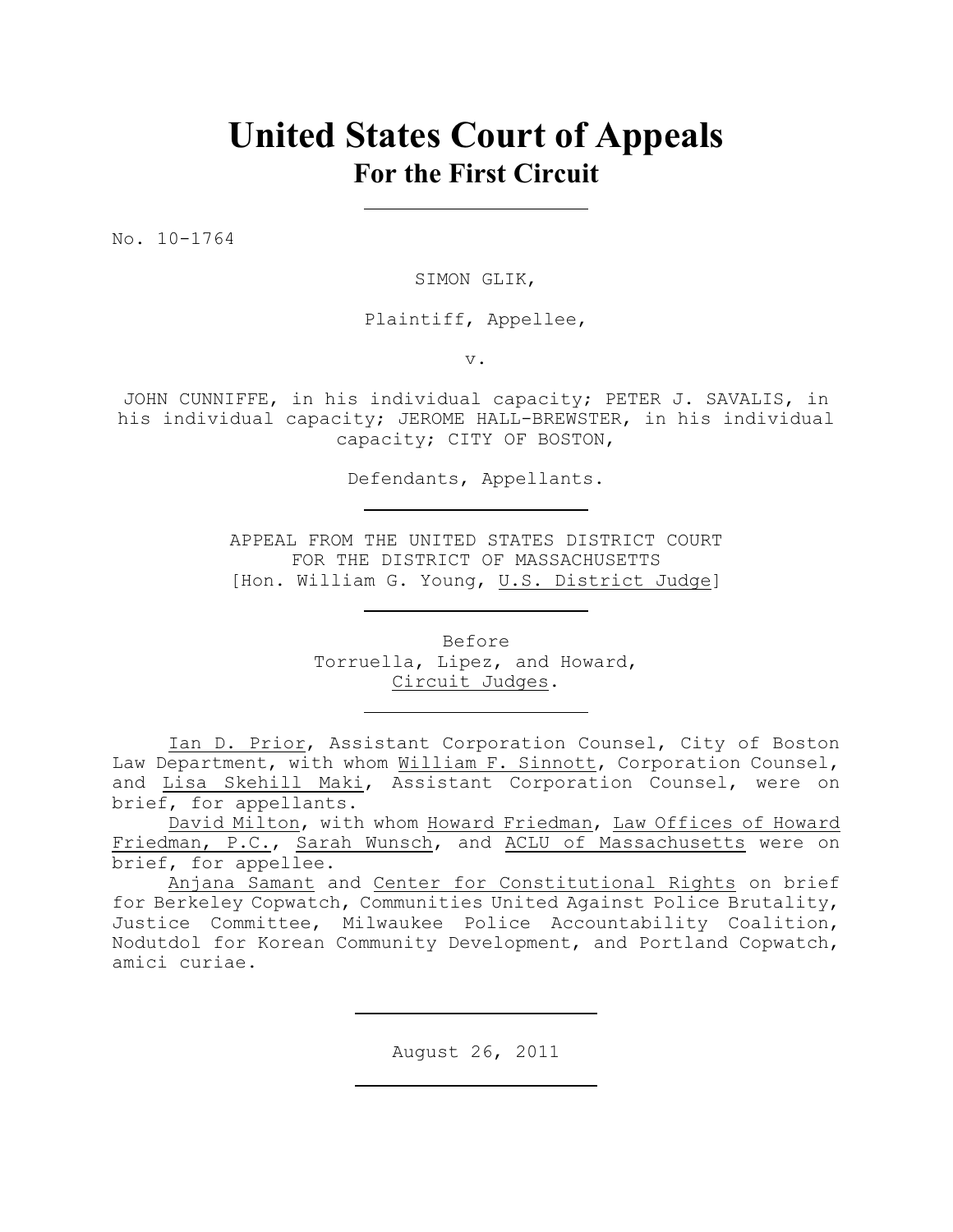**LIPEZ, Circuit Judge**. Simon Glik was arrested for using his cell phone's digital video camera to film several police officers arresting a young man on the Boston Common. The charges against Glik, which included violation of Massachusetts's wiretap statute and two other state-law offenses, were subsequently judged baseless and were dismissed. Glik then brought this suit under 42 U.S.C. § 1983, claiming that his arrest for filming the officers constituted a violation of his rights under the First and Fourth Amendments.

In this interlocutory appeal, the defendant police officers challenge an order of the district court denying them qualified immunity on Glik's constitutional claims. We conclude, based on the facts alleged, that Glik was exercising clearlyestablished First Amendment rights in filming the officers in a public space, and that his clearly-established Fourth Amendment rights were violated by his arrest without probable cause. We therefore affirm.

### **I.**

We recite the pertinent facts based upon the allegations of the complaint, Asociación de Subscripción Conjunta del Seguro de Responsabilidad Obligatorio v. Flores Galarza, 484 F.3d 1, 6 (1st Cir. 2007), "accepting all well-pleaded facts in the complaint as true," Sanchez v. Pereira-Castillo, 590 F.3d 31, 36, 52 n.15 (1st Cir. 2009).

$$
-2\,-
$$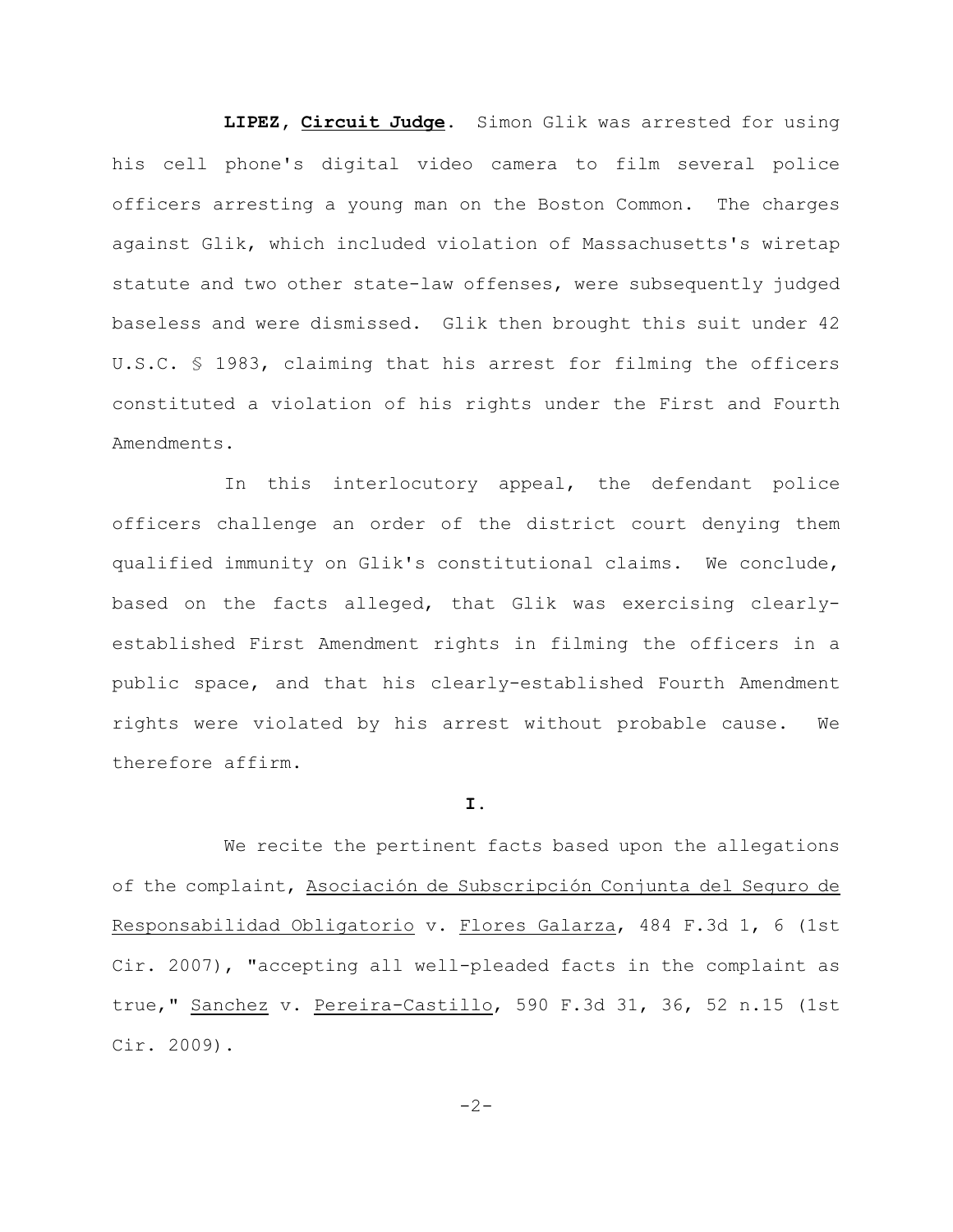As he was walking past the Boston Common on the evening of October 1, 2007, Simon Glik caught sight of three police officers -- the individual defendants here -- arresting a young man. Glik heard another bystander say something to the effect of, "You are hurting him, stop." Concerned that the officers were employing excessive force to effect the arrest, Glik stopped roughly ten feet away and began recording video footage of the arrest on his cell phone.

After placing the suspect in handcuffs, one of the officers turned to Glik and said, "I think you have taken enough pictures." Glik replied, "I am recording this. I saw you punch him." An officer<sup>1</sup> then approached Glik and asked if Glik's cell phone recorded audio. When Glik affirmed that he was recording audio, the officer placed him in handcuffs, arresting him for, inter alia, unlawful audio recording in violation of Massachusetts's wiretap statute. Glik was taken to the South Boston police station. In the course of booking, the police confiscated Glik's cell phone and a computer flash drive and held them as evidence.

Glik was eventually charged with violation of the wiretap statute, Mass. Gen. Laws ch. 272,  $\frac{6}{5}$  99(C)(1), disturbing the peace, id. ch. 272, § 53(b), and aiding in the escape of a prisoner, id.

 $1$  It is not clear from the complaint whether this was the same officer who initially addressed Glik.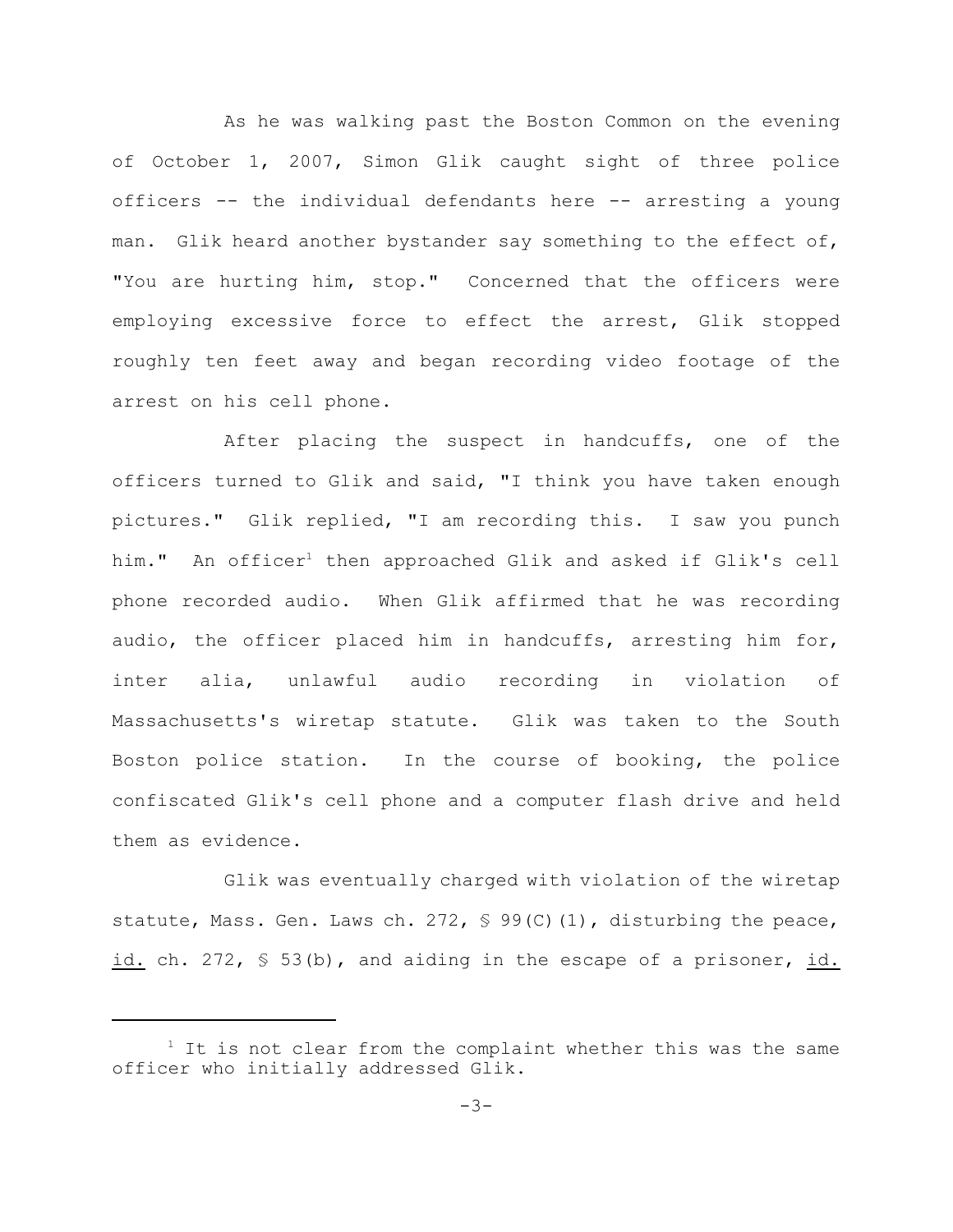ch. 268, § 17. Acknowledging lack of probable cause for the last of these charges, the Commonwealth voluntarily dismissed the count of aiding in the escape of a prisoner. In February 2008, in response to Glik's motion to dismiss, the Boston Municipal Court disposed of the remaining two charges for disturbance of the peace and violation of the wiretap statute. With regard to the former, the court noted that the fact that the "officers were unhappy they were being recorded during an arrest . . . does not make a lawful exercise of a First Amendment right a crime." Likewise, the court found no probable cause supporting the wiretap charge, because the law requires a secret recording and the officers admitted that Glik had used his cell phone openly and in plain view to obtain the video and audio recording.

Glik filed an internal affairs complaint with the Boston Police Department following his arrest, but to no avail. The Department did not investigate his complaint or initiate disciplinary action against the arresting officers. In February 2010, Glik filed a civil rights action against the officers and the City of Boston in the United States District Court for the District of Massachusetts. The complaint included claims under 42 U.S.C. § 1983 for violations of Glik's First and Fourth Amendment rights, as well as state-law claims under the Massachusetts Civil Rights Act, Mass. Gen. Laws ch. 12, § 11I, and for malicious prosecution.

$$
-4\,-
$$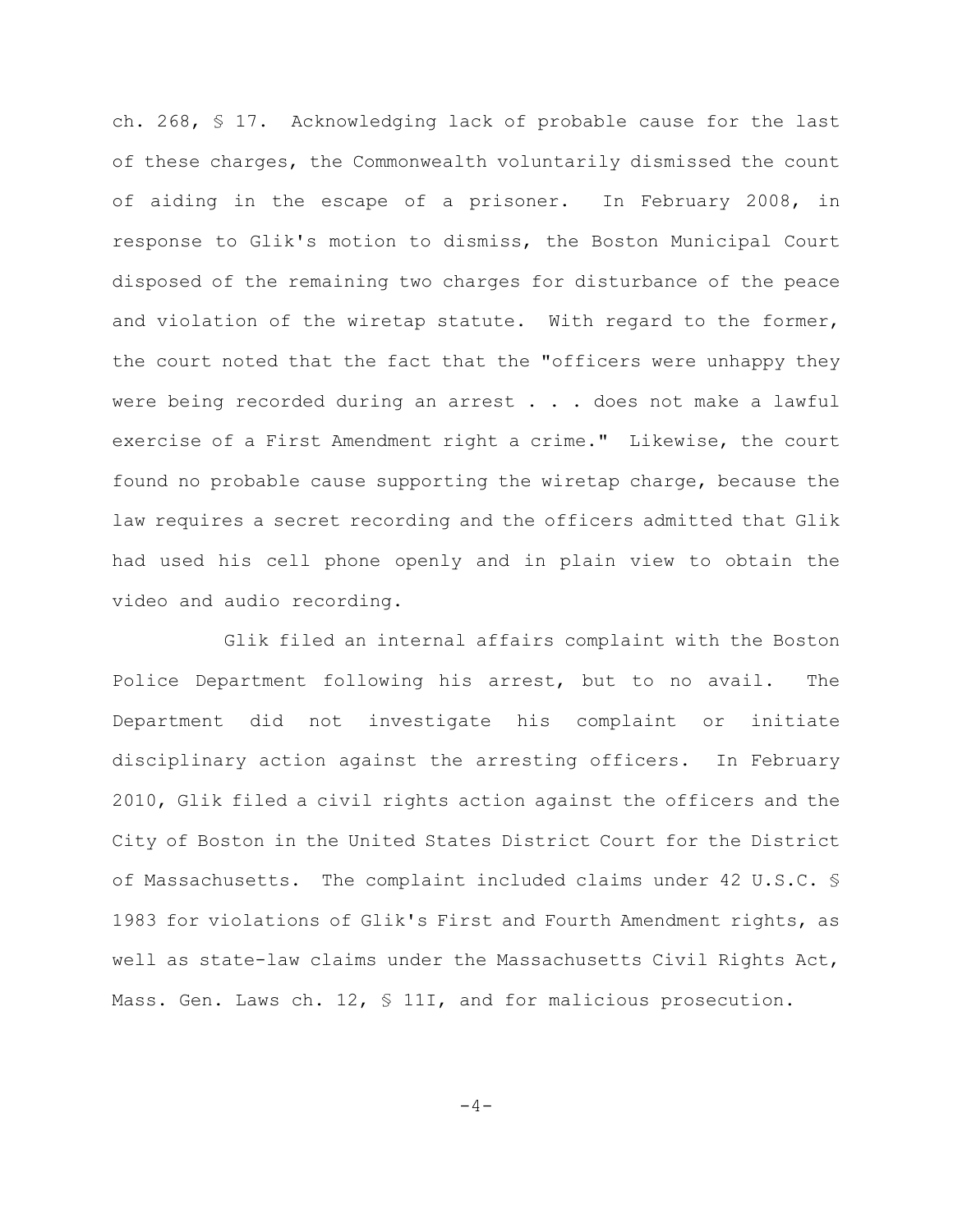The defendants moved to dismiss Glik's complaint under Federal Rule of Civil Procedure 12(b)(6), arguing that the allegations of the complaint failed to adequately support Glik's claims and that the officers were entitled to qualified immunity "because it is not well-settled that he had a constitutional right to record the officers." At a hearing on the motion, the district court focused on the qualified immunity defense, noting that it presented the closest issue. After hearing argument from the parties, the court orally denied the defendants' motion, concluding that "in the First Circuit . . . this First Amendment right publicly to record the activities of police officers on public business is established."

This timely appeal followed. Denial of a motion to dismiss on qualified immunity grounds, unlike denial of a typical motion to dismiss, is immediately appealable on interlocutory review. Garnier v. Rodríguez, 506 F.3d 22, 25 (1st Cir. 2007); cf. Hunter v. Bryant, 502 U.S. 224, 227 (1991) (per curiam) (stressing "the importance of resolving immunity questions at the earliest possible stage in litigation"). We limit our review to the issue of qualified immunity, Garnier, 506 F.3d at 25, which is a legal determination that we review de novo, Raiche v. Pietroski, 623 F.3d 30, 35 (1st Cir. 2010).

 $-5-$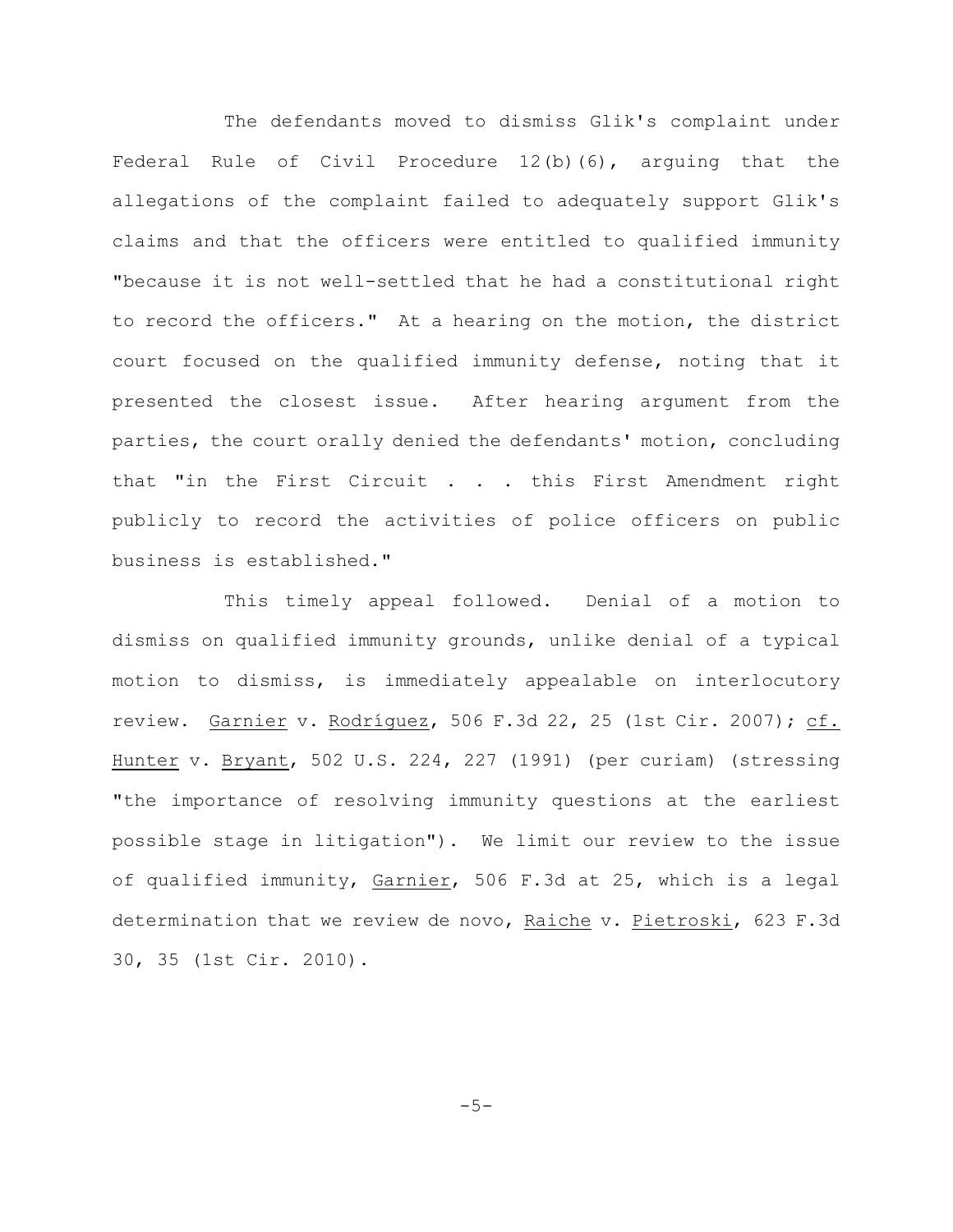Long-standing principles of constitutional litigation entitle public officials to qualified immunity from personal liability arising out of actions taken in the exercise of discretionary functions. See Harlow v. Fitzgerald, 457 U.S. 800, 807 (1982); Barton v. Clancy, 632 F.3d 9, 21 (1st Cir. 2011). The qualified immunity doctrine "balances two important interests - the need to hold public officials accountable when they exercise power irresponsibly and the need to shield officials from harassment, distraction, and liability when they perform their duties reasonably." Pearson v. Callahan, 555 U.S. 223, 231 (2009). We apply a two-prong analysis in determining questions of qualified immunity. Maldonado v. Fontanes, 568 F.3d 263, 269 (1st Cir. 2009). These prongs, which may be resolved in any order, Pearson, 555 U.S. at 236, require that we decide "(1) whether the facts alleged or shown by the plaintiff make out a violation of a constitutional right; and (2) if so, whether the right was 'clearly

established' at the time of the defendant's alleged violation," Maldonado, 568 F.3d at 269.

The latter analysis of whether a right was "clearly established" further divides into two parts: "(1) 'the clarity of the law at the time of the alleged civil rights violation,' and (2) whether, given the facts of the particular case, 'a reasonable defendant would have understood that his conduct violated the

**II.**

 $-6-$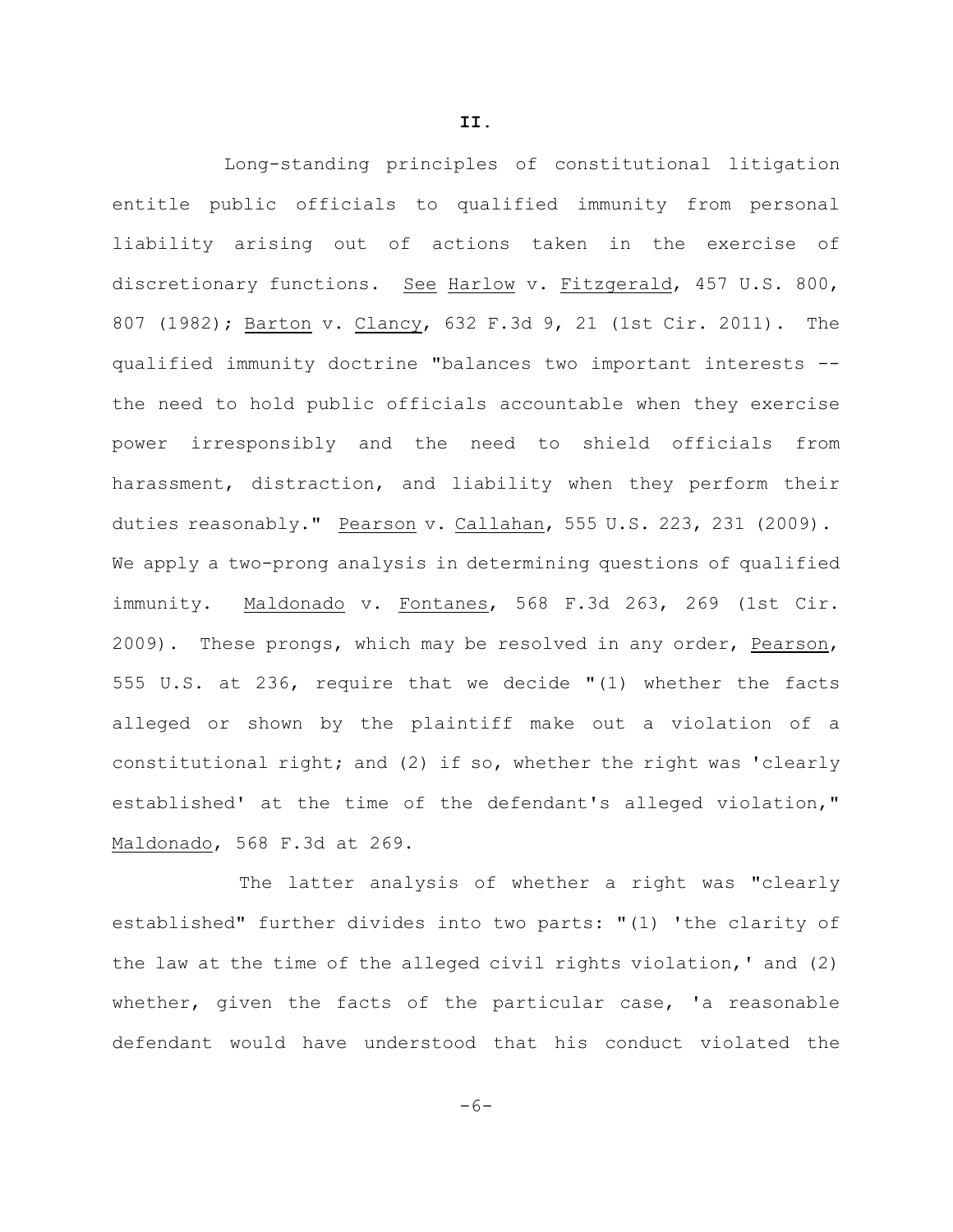plaintiff['s] constitutional rights.'" Barton, 632 F.3d at 22 (alteration in original) (quoting Maldonado, 568 F.3d at 269). An affirmative finding on these inquiries does "not require a case directly on point, but existing precedent must have placed the . . . constitutional question beyond debate." Ashcroft v. al-Kidd, 131 S. Ct. 2074, 2083 (2011). At bottom, "the salient question is whether the state of the law at the time of the alleged violation gave the defendant fair warning that his particular conduct was unconstitutional." Maldonado, 568 F.3d at 269.

On appeal, appellants<sup>2</sup> argue that they are entitled to qualified immunity on each of Glik's constitutional claims and, accordingly, that the district erred in denying their motion to dismiss.<sup>3</sup> Their arguments track the two parts of the "clearly

 $2$  Although the City of Boston is formally included in the caption to this appeal, the parties agree that the City has no right to immediate interlocutory appeal from a denial of qualified immunity, as it did not -- and could not -- assert such a defense. See Walden v. City of Providence, 596 F.3d 38, 55 n.23 (1st Cir. 2010). In referring to the appellants, then, we refer only to the individual defendants appealing the denial of qualified immunity.

<sup>&</sup>lt;sup>3</sup> Appellants also arque that Glik failed to state a claim for malicious prosecution under Massachusetts law because, they argue, there was probable cause to charge Glik with a violation of the wiretap statute. As Glik rightly points out, however, appellants have no immediate right of appeal from denial of a motion to dismiss for failure to state a claim, and thus we do not reach their argument. See Domegan v. Fair, 859 F.2d 1059, 1061-62 (1st Cir. 1988) ("Notwithstanding that we have jurisdiction to review the denial of qualified immunity midstream, '[a]ny additional claim presented to and rejected by the district court must independently satisfy the collateral-order exception to the final-judgment rule in order for us to address it on an interlocutory appeal.'" (alteration in original) (quoting Bonitz v. Fair, 804 F.2d 164, 173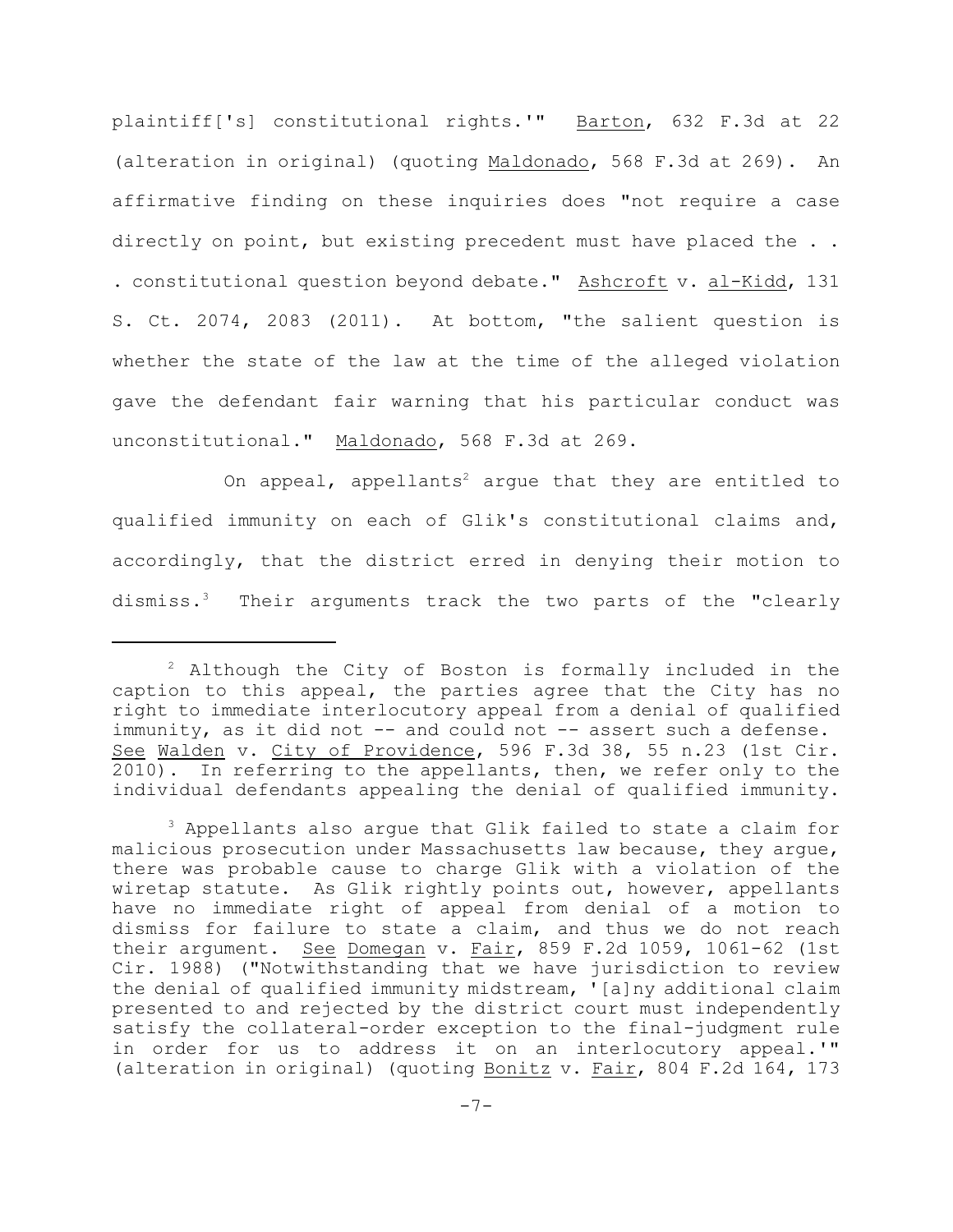established right" analysis. With regard to the First Amendment claim, appellants dispute the clarity of the law establishing a First Amendment right to record police officers carrying out their public duties. On the Fourth Amendment claim, appellants contend that, in light of Massachusetts case law interpreting the state's wiretap statute, a reasonable officer would have believed there was probable cause to arrest Glik, and thus would not have understood that the arrest would violate the Fourth Amendment. We examine each argument in turn.

# **A. Immunity from Glik's First Amendment Claim**

#### **1. Were Glik's First Amendment Rights Violated?**

The First Amendment issue here is, as the parties frame it, fairly narrow: is there a constitutionally protected right to videotape police carrying out their duties in public? Basic First Amendment principles, along with case law from this and other circuits, answer that question unambiguously in the affirmative.

It is firmly established that the First Amendment's aegis extends further than the text's proscription on laws "abridging the freedom of speech, or of the press," and encompasses a range of conduct related to the gathering and dissemination of information. As the Supreme Court has observed, "the First Amendment goes beyond protection of the press and the self-expression of individuals to prohibit government from limiting

(1st Cir. 1986))).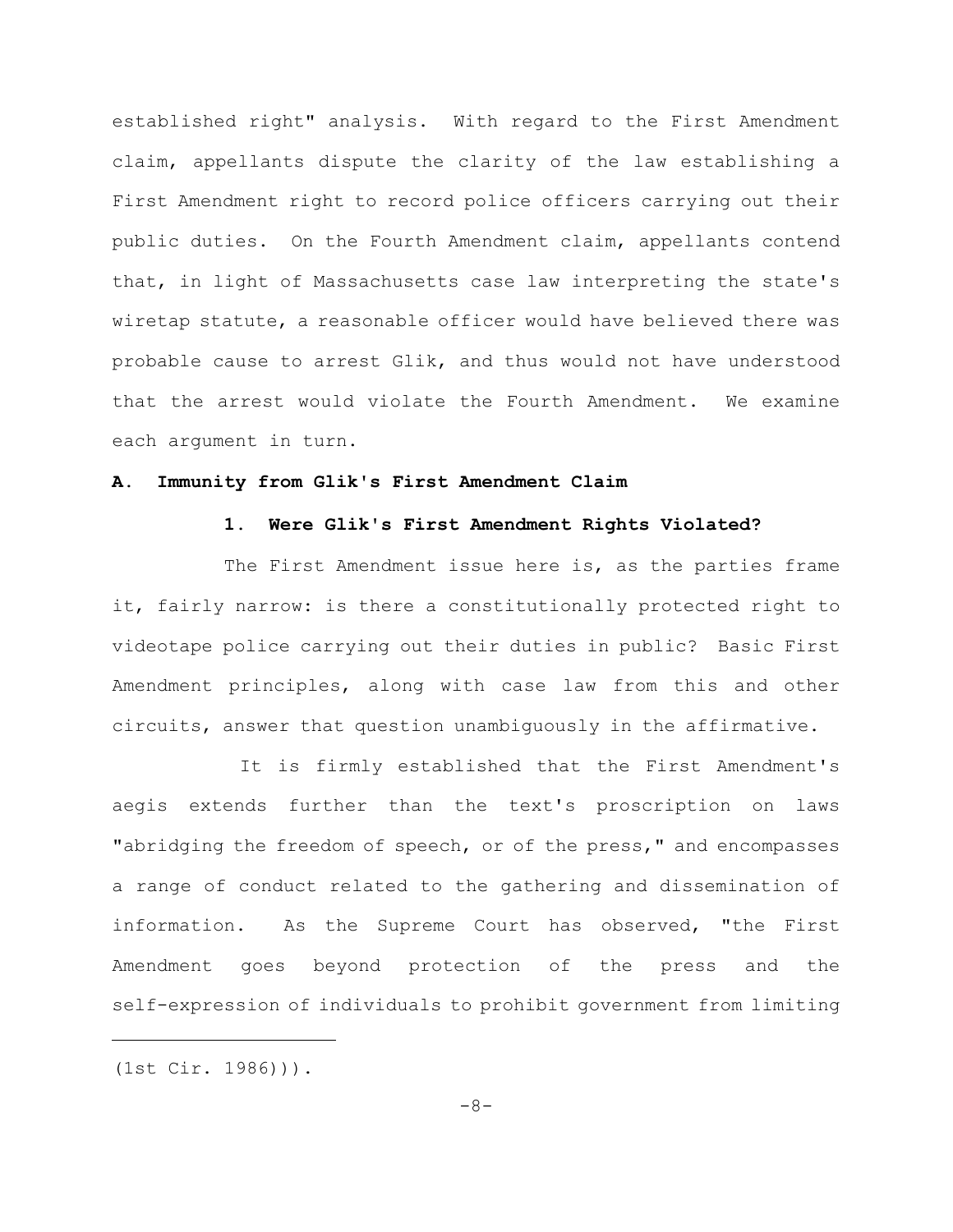the stock of information from which members of the public may draw." First Nat'l Bank v. Bellotti, 435 U.S. 765, 783 (1978); see also Stanley v. Georgia, 394 U.S. 557, 564 (1969) ("It is . . . well established that the Constitution protects the right to receive information and ideas."). An important corollary to this interest in protecting the stock of public information is that "[t]here is an undoubted right to gather news 'from any source by means within the law.'" Houchins v. KQED, Inc., 438 U.S. 1, 11 (1978) (quoting Branzburg v. Hayes, 408 U.S. 665, 681-82 (1972)).

The filming of government officials engaged in their duties in a public place, including police officers performing their responsibilities, fits comfortably within these principles. Gathering information about government officials in a form that can readily be disseminated to others serves a cardinal First Amendment interest in protecting and promoting "the free discussion of governmental affairs." Mills v. Alabama, 384 U.S. 214, 218 (1966). Moreover, as the Court has noted, "[f]reedom of expression has particular significance with respect to government because '[i]t is here that the state has a special incentive to repress opposition and often wields a more effective power of suppression.'" First Nat'l Bank, 435 U.S. at 777 n.11 (alteration in original) (quoting Thomas Emerson, Toward a General Theory of the First Amendment 9 (1966)). This is particularly true of law enforcement officials, who are granted substantial discretion that may be misused to

 $-9-$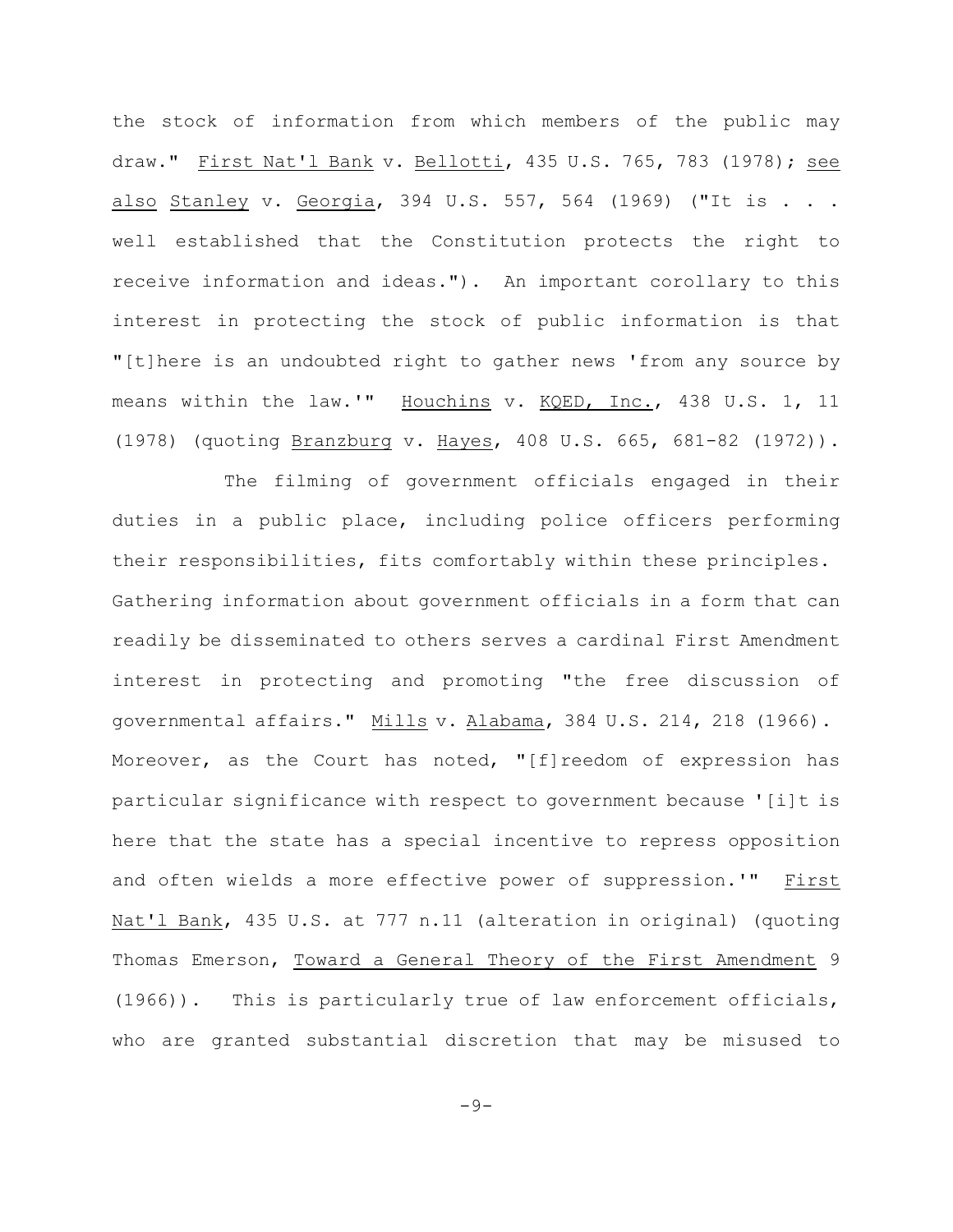deprive individuals of their liberties. Cf. Gentile v. State Bar of Nev., 501 U.S. 1030, 1035-36 (1991) (observing that "[t]he public has an interest in [the] responsible exercise" of the discretion granted police and prosecutors). Ensuring the public's right to gather information about their officials not only aids in the uncovering of abuses, see id. at 1034-35 (recognizing a core First Amendment interest in "the dissemination of information relating to alleged governmental misconduct"), but also may have a salutary effect on the functioning of government more generally, see Press-Enter. Co. v. Superior Court, 478 U.S. 1, 8 (1986) (noting that "many governmental processes operate best under public scrutiny").

In line with these principles, we have previously recognized that the videotaping of public officials is an exercise of First Amendment liberties. In Iacobucci v. Boulter, 193 F.3d 14 (1st Cir. 1999), a local journalist brought a § 1983 claim arising from his arrest in the course of filming officials in the hallway outside a public meeting of a historic district commission. The commissioners had objected to the plaintiff's filming. Id. at 18. When the plaintiff refused to desist, a police officer on the scene arrested him for disorderly conduct. Id. The charges were later dismissed. Id. Although the plaintiff's subsequent § 1983 suit against the arresting police officer was grounded largely in the Fourth Amendment and did not include a First Amendment claim, we

 $-10-$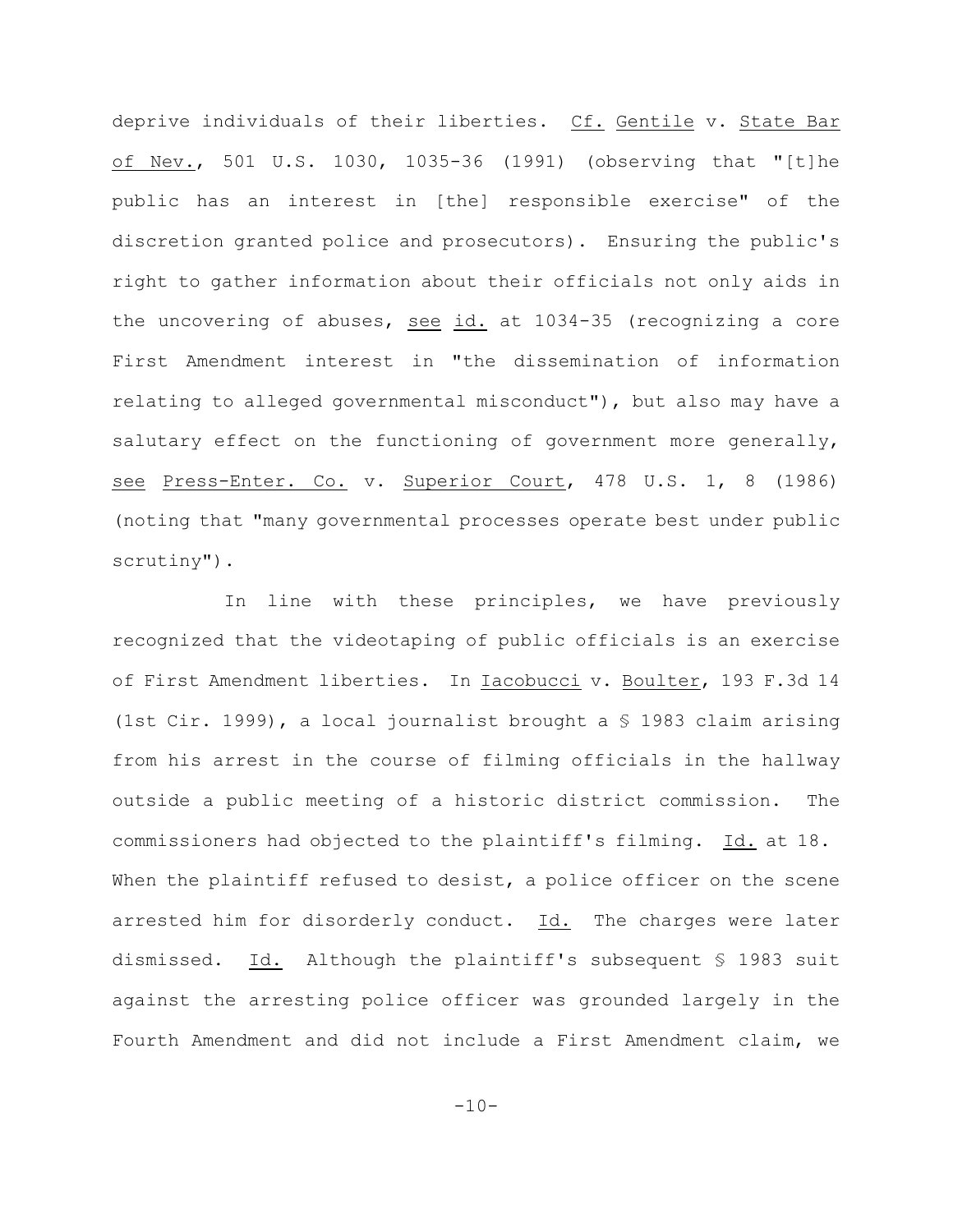explicitly noted, in rejecting the officer's appeal from a denial of qualified immunity, that because the plaintiff's journalistic activities "were peaceful, not performed in derogation of any law, and done in the exercise of his First Amendment rights, [the officer] lacked the authority to stop them." Id. at 25 (emphasis added).

Our recognition that the First Amendment protects the filming of government officials in public spaces accords with the decisions of numerous circuit and district courts. See, e.g., Smith v. City of Cumming, 212 F.3d 1332, 1333 (11th Cir. 2000) ("The First Amendment protects the right to gather information about what public officials do on public property, and specifically, a right to record matters of public interest."); Fordyce v. City of Seattle, 55 F.3d 436, 439 (9th Cir. 1995) (recognizing a "First Amendment right to film matters of public interest"); Demarest v. Athol/Orange Cmty. Television, Inc., 188 F. Supp. 2d 82, 94-95 (D. Mass. 2002) (finding it "highly probable" that filming of a public official on street outside his home by contributors to public access cable show was protected by the First Amendment, and noting that, "[a]t base, plaintiffs had a constitutionally protected right to record matters of public interest"); Channel 10, Inc. v. Gunnarson, 337 F. Supp. 634, 638 (D. Minn. 1972) (holding that police interference with television newsman's filming of crime scene and seizure of video camera

-11-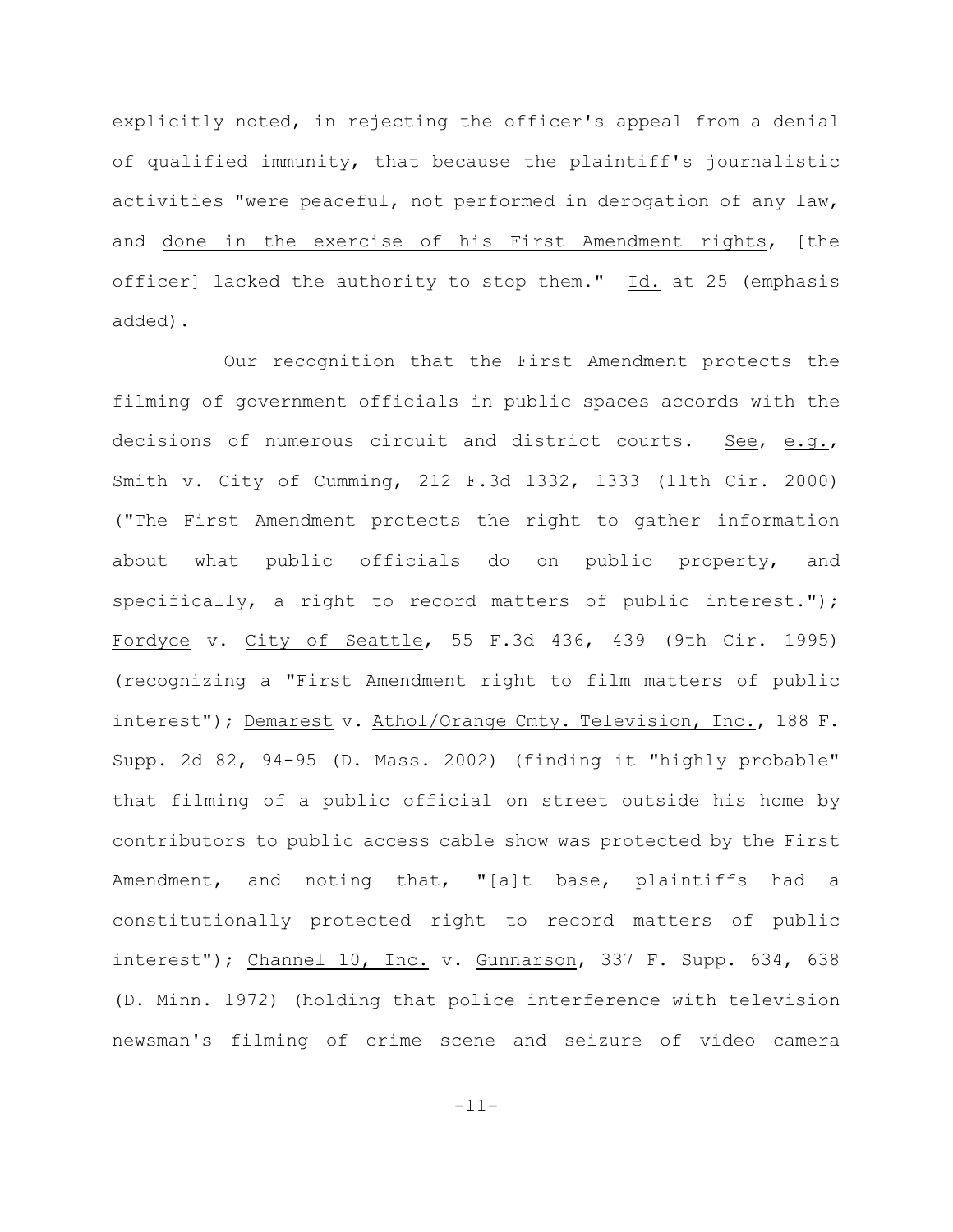constituted unlawful prior restraint under First Amendment); cf. Schnell v. City of Chi., 407 F.2d 1084, 1085 (7th Cir. 1969) (reversing dismissal for failure to state a claim of suit claiming police interference with news reporters and photographers' "constitutional right to gather and report news, and to photograph news events" under the First Amendment (internal quotation mark omitted)), overruled on other grounds by City of Kenosha v. Bruno, 412 U.S. 507 (1973); Connell v. Town of Hudson, 733 F. Supp. 465, 471-72 (D.N.H. 1990) (denying qualified immunity from First Amendment claim to police chief who prevented freelance photographer from taking pictures of car accident).

It is of no significance that the present case, unlike Iacobucci and many of those cited above, involves a private individual, and not a reporter, gathering information about public officials. The First Amendment right to gather news is, as the Court has often noted, not one that inures solely to the benefit of the news media; rather, the public's right of access to information is coextensive with that of the press. Houchins, 438 U.S. at 16 (Stewart, J., concurring) (noting that the Constitution "assure[s] the public and the press equal access once government has opened its doors"); Branzburg, 408 U.S. at 684 ("[T]he First Amendment does not guarantee the press a constitutional right of special access to information not available to the public generally."). Indeed, there are several cases involving private individuals among

-12-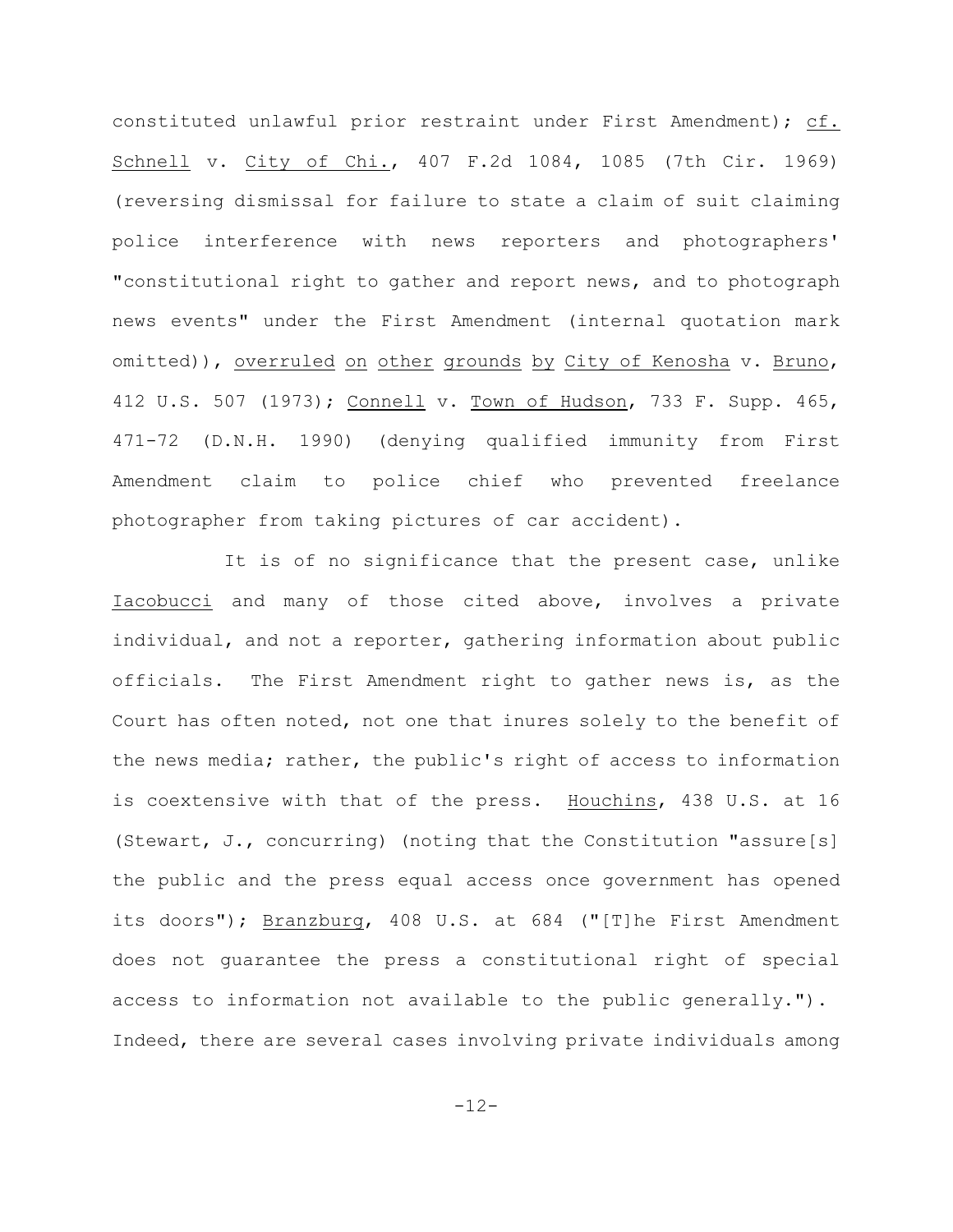the decisions from other courts recognizing the First Amendment right to film. See, e.g., Smith, 212 F.3d 1332; Robinson v. Fetterman, 378 F. Supp. 2d 534 (E.D. Pa. 2005) (holding that arrest of individual filming police activities from private property violated First Amendment); Cirelli v. Town of Johnston Sch. Dist., 897 F. Supp. 663 (D.R.I. 1995) (holding that teacher had a right under the First Amendment to videotape potentially hazardous working conditions at school, which were a matter of public concern). Moreover, changes in technology and society have made the lines between private citizen and journalist exceedingly difficult to draw. The proliferation of electronic devices with video-recording capability means that many of our images of current events come from bystanders with a ready cell phone or digital camera rather than a traditional film crew, and news stories are now just as likely to be broken by a blogger at her computer as a reporter at a major newspaper. Such developments make clear why the news-gathering protections of the First Amendment cannot turn on professional credentials or status.

To be sure, the right to film is not without limitations. It may be subject to reasonable time, place, and manner restrictions. See Smith, 212 F.3d at 1333. We have no occasion to explore those limitations here, however. On the facts alleged in the complaint, Glik's exercise of his First Amendment rights fell well within the bounds of the Constitution's protections. Glik

-13-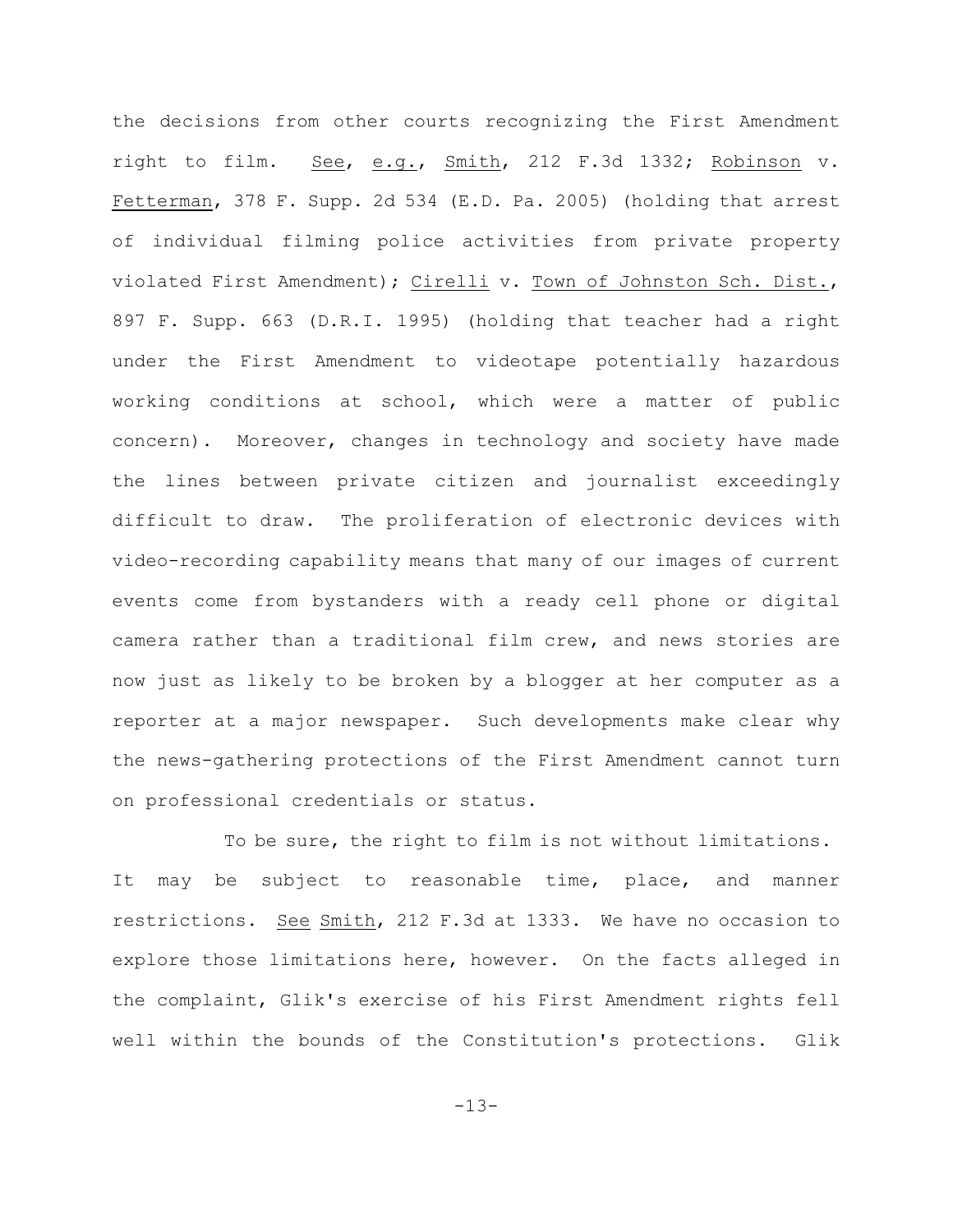filmed the defendant police officers in the Boston Common, the oldest city park in the United States and the apotheosis of a public forum. In such traditional public spaces, the rights of the state to limit the exercise of First Amendment activity are "sharply circumscribed." Perry Educ. Ass'n v. Perry Local Educators' Ass'n, 460 U.S. 37, 45 (1983). Moreover, as in Iacobucci, the complaint indicates that Glik "filmed [the officers] from a comfortable remove" and "neither spoke to nor molested them in any way" (except in directly responding to the officers when they addressed him). 193 F.3d at 25. Such peaceful recording of an arrest in a public space that does not interfere with the police officers' performance of their duties is not reasonably subject to limitation.

In our society, police officers are expected to endure significant burdens caused by citizens' exercise of their First Amendment rights. See City of Houston v. Hill, 482 U.S. 451, 461 (1987) ("[T]he First Amendment protects a significant amount of verbal criticism and challenge directed at police officers."). Indeed, "[t]he freedom of individuals verbally to oppose or challenge police action without thereby risking arrest is one of the principal characteristics by which we distinguish a free nation from a police state." Id. at 462-63. The same restraint demanded of law enforcement officers in the face of "provocative and challenging" speech, id. at 461 (quoting Terminiello v. Chicago,

 $-14-$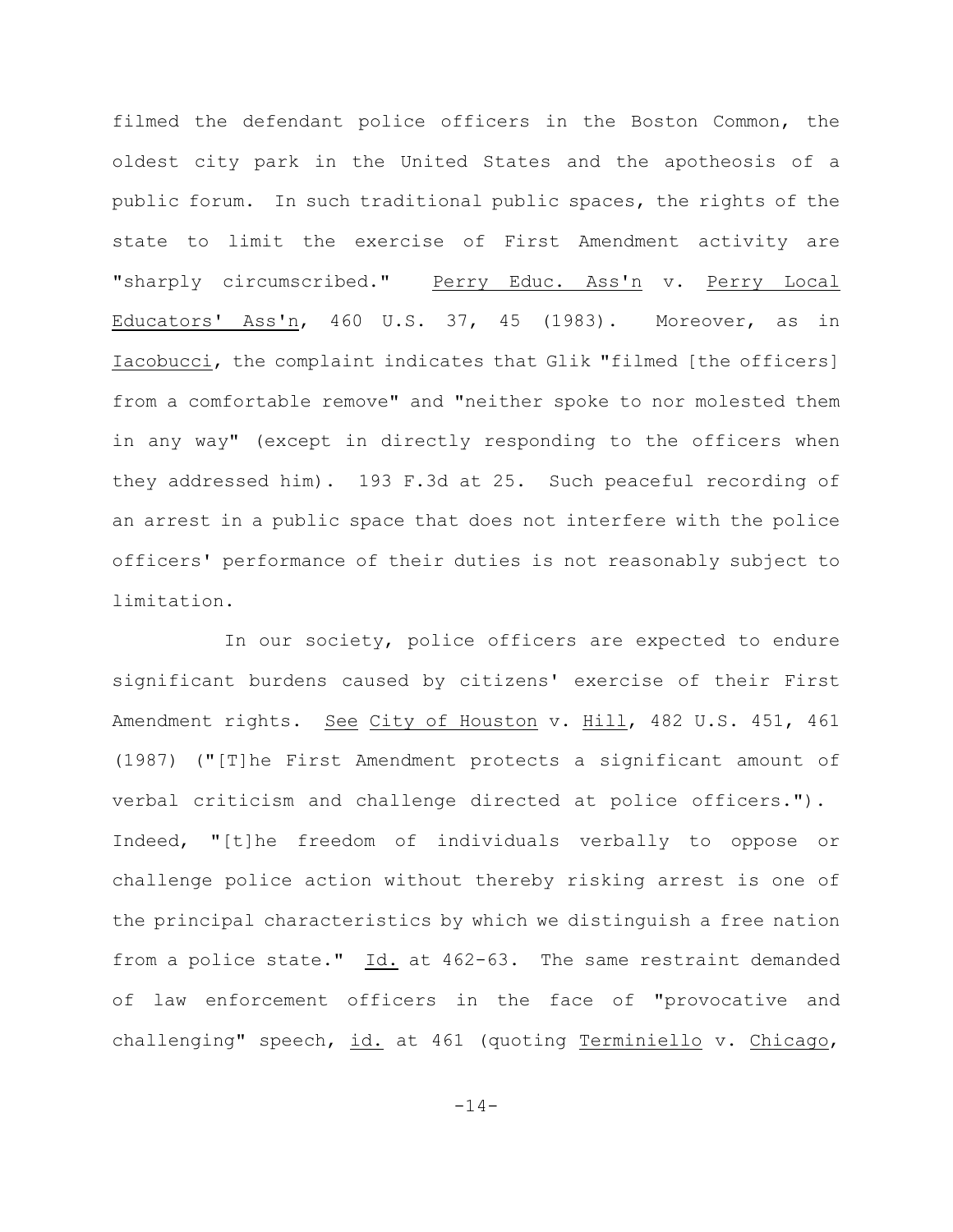337 U.S. 1, 4 (1949)), must be expected when they are merely the subject of videotaping that memorializes, without impairing, their work in public spaces.

# **2. Was the Right to Film Clearly Established?**

Though the "clearly established" inquiry does "not require a case directly on point," al-Kidd, 131 S. Ct. at 2083, we have such a case in Iacobucci. What is particularly notable about Iacobucci is the brevity of the First Amendment discussion, a characteristic found in other circuit opinions that have recognized a right to film government officials or matters of public interest in public space. See Smith, 212 F.3d at 1333; Fordyce, 55 F.3d at 439. This terseness implicitly speaks to the fundamental and virtually self-evident nature of the First Amendment's protections in this area. Cf. Lee v. Gregory, 363 F.3d 931, 936 (9th Cir. 2004) (noting that some constitutional violations are "selfevident" and do not require particularized case law to substantiate them). We thus have no trouble concluding that "the state of the law at the time of the alleged violation gave the defendant[s] fair warning that [their] particular conduct was unconstitutional." Maldonado, 568 F.3d at 269.

We find unavailing the two cases principally relied upon by the appellants in arguing that the First Amendment right to film was not clearly established at the time of the arrest, both of which were decided after Glik's arrest. The first is an

 $-15-$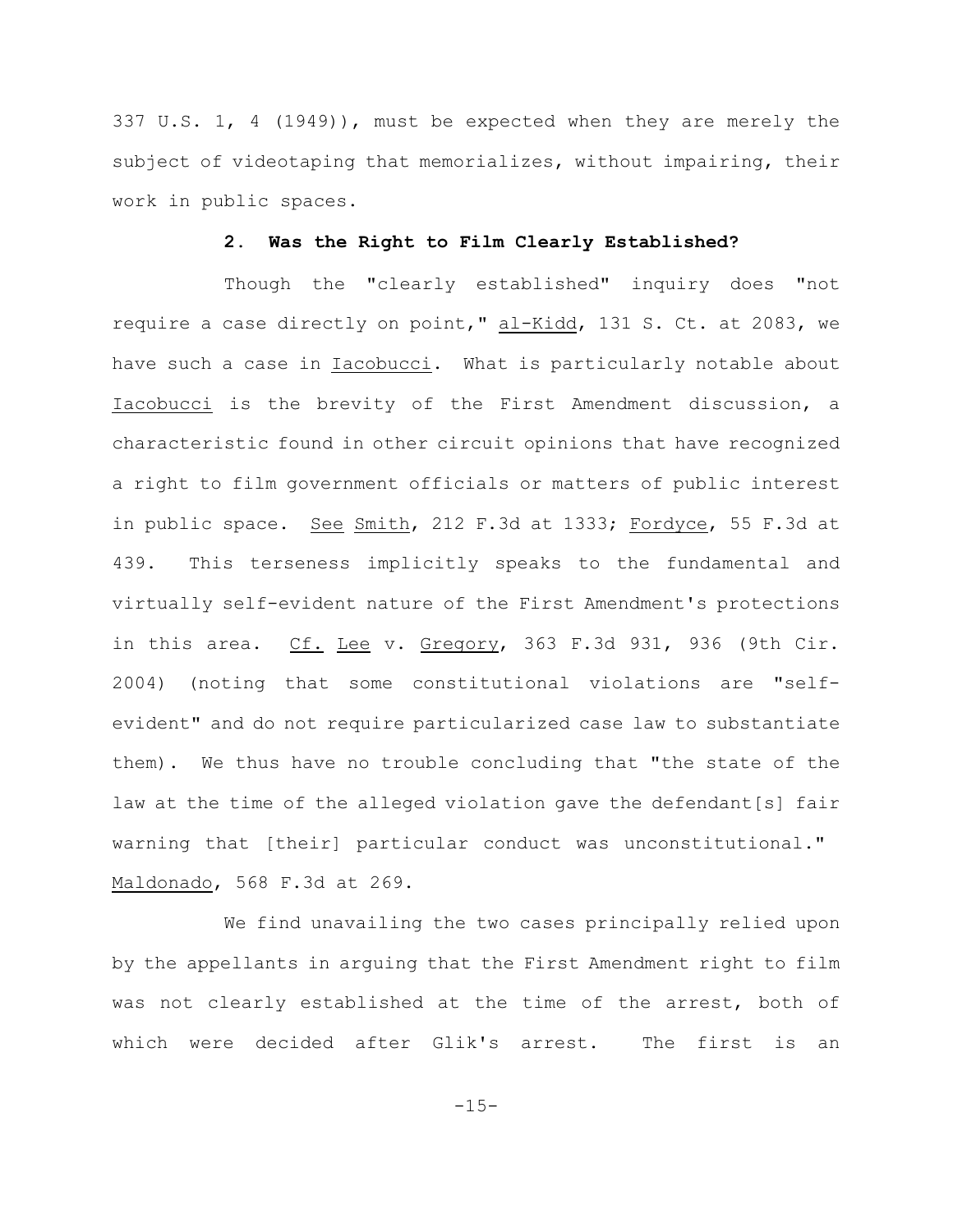unpublished per curiam opinion from the Fourth Circuit that summarily concludes, with no discussion of the facts or relevant law, that the "right to record police activities on public property was not clearly established in this circuit at the time of the alleged conduct." Szymecki v. Houck, 353 F. App'x 852 (4th Cir. 2009). Such unpublished opinions "have no precedential force," Merrimac Paper Co. v. Harrison (In re Merrimac Paper Co.), 420 F.3d 53, 60 (1st Cir. 2005); see also United States v. King, 628 F.3d 693, 700 n.3 (4th Cir. 2011) (same), and the absence of substantive discussion deprives Szymecki of any marginal persuasive value it might otherwise have had.

The second case appellants cite is a Third Circuit opinion finding the right to film not clearly established in the context of a traffic stop, characterized as an "inherently dangerous situation[]." Kelly v. Borough of Carlisle, 622 F.3d 248, 262 (3d Cir. 2010). Kelly is clearly distinguishable on its facts; a traffic stop is worlds apart from an arrest on the Boston Common in the circumstances alleged. Nonetheless, even if these cases were to establish a circuit split with respect to the clarity of the First Amendment's protections in the situation before us, that split would not undermine our conclusion that the right violated by appellants was clearly established in this circuit at the time of Glik's arrest. See Newman v. Massachusetts, 884 F.2d 19, 25 (1st Cir. 1989) (finding constitutional right clearly

-16-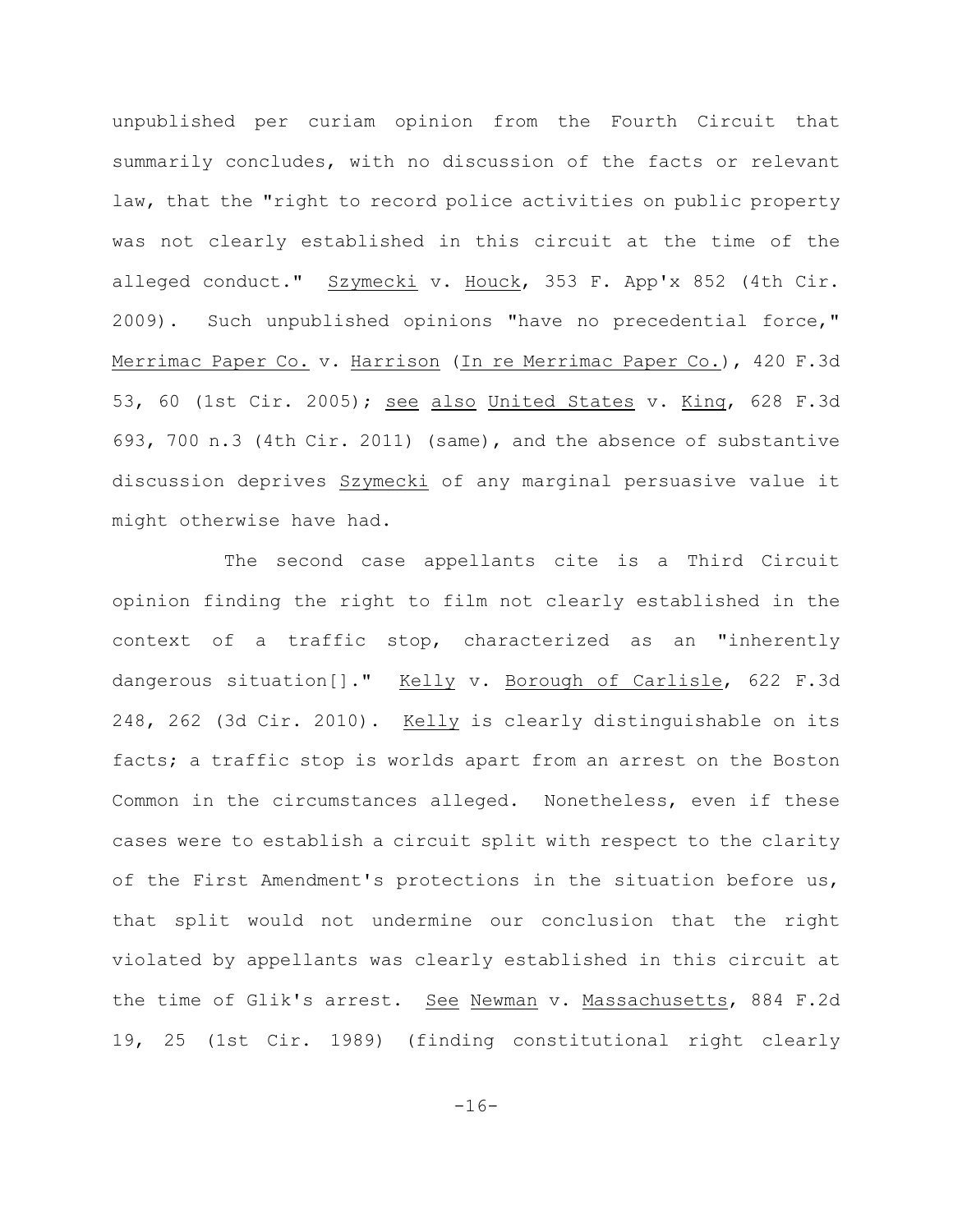established in the First Circuit despite "recogni[tion] that the courts are not yet unanimous on whether this . . . right exists").

In summary, though not unqualified, a citizen's right to film government officials, including law enforcement officers, in the discharge of their duties in a public space is a basic, vital, and well-established liberty safeguarded by the First Amendment. Accordingly, we hold that the district court did not err in denying qualified immunity to the appellants on Glik's First Amendment claim.

## **B. Immunity from Glik's Fourth Amendment Claim**

#### **1. Were Glik's Fourth Amendment Rights Violated?**

The existence of a Fourth Amendment violation on the facts alleged here turns on a question of Massachusetts law. The Fourth Amendment requires that an arrest be grounded in probable cause, Martínez-Rodríguez v. Guevara, 597 F.3d 414, 420 (1st Cir. 2010), i.e., that, "at the time of the arrest, the 'facts and circumstances within the officer's knowledge . . . [were] sufficient to warrant a prudent person, or one of reasonable caution, in believing, in the circumstances shown, that the suspect [had] committed, [was] committing, or [was] about to commit an offense,'" Holder v. Town of Sandown, 585 F.3d 500, 504 (1st Cir. 2009) (quoting Michigan v. DeFillippo, 443 U.S. 31, 37 (1979)). The thrust of Glik's Fourth Amendment claim is that the appellants lacked any such probable cause that Glik had violated state law at

-17-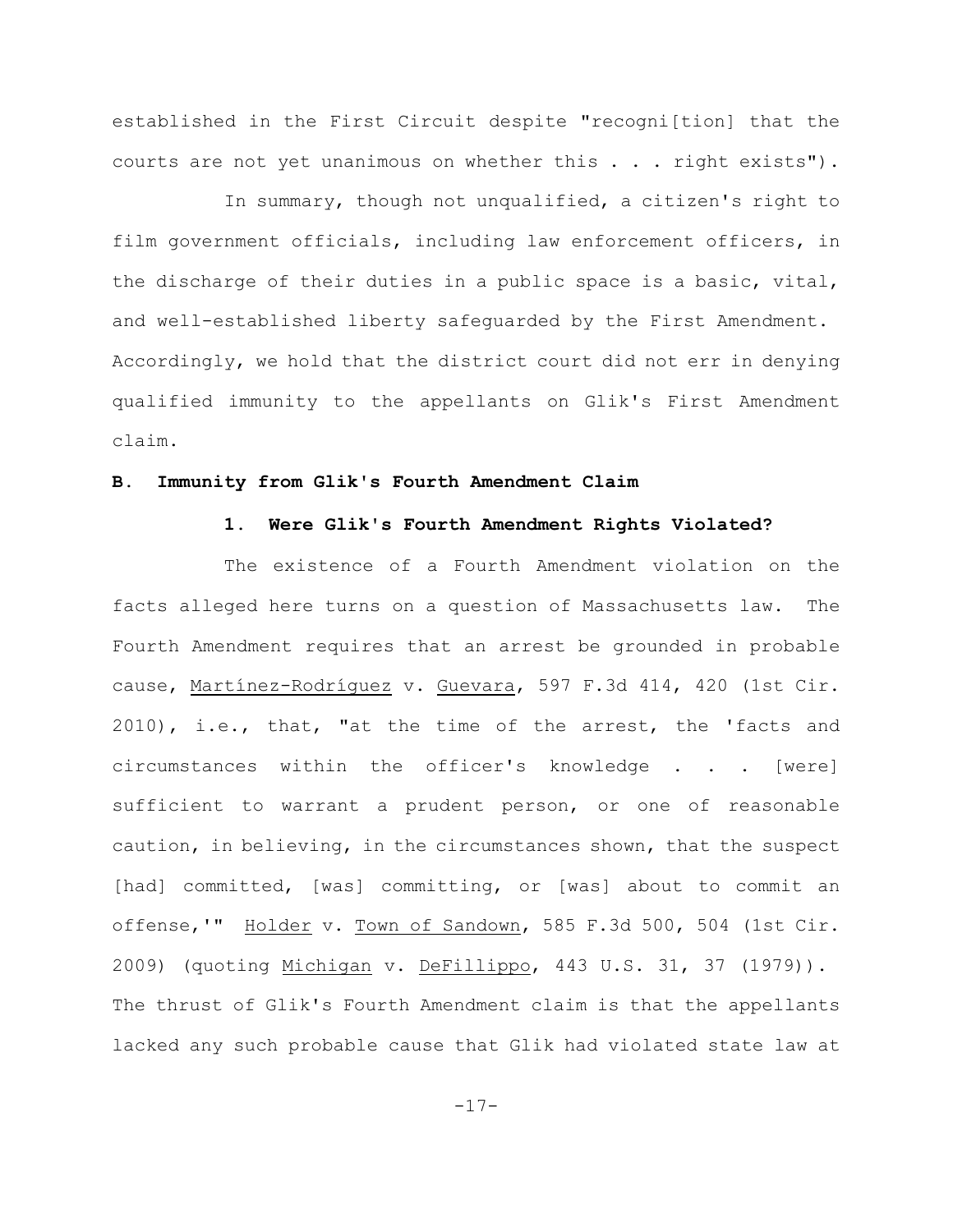the time of arrest. The appellants argue, to the contrary, that the allegations of the complaint establish probable cause that Glik violated Massachusetts's wiretap statute.<sup>4</sup> Upon examination of the statute and relevant case law from Massachusetts's Supreme Judicial Court, we disagree.

Massachusetts's wiretap statute makes it a crime to "willfully commit[] an interception . . . of any wire or oral communication." Mass. Gen. Laws ch. 272,  $\frac{6}{5}$  99(C)(1). As the Supreme Judicial Court has noted, this statute sweeps more broadly than comparable laws in other jurisdictions, in that its prohibition is not restricted to the recording of communications that are made with a reasonable expectation of privacy. See Commonwealth v. Hyde, 750 N.E.2d 963, 967-68 & n.5 (Mass. 2001).<sup>5</sup> The critical limiting term in the statute is "interception," defined to mean "to secretly hear, secretly record, or aid another

 $4$  Appellants do not attempt any argument that the facts make out probable cause for the other two offenses with which Glik was charged, disturbing the peace and aiding in the escape of a prisoner.

 $5$  In Hyde, the defendant argued that the wiretap statute did not apply to his taping of police officers, as those "police officers did not possess any privacy interest in the words they spoke" in their interactions with the defendant. 750 N.E.2d at 965. The court rejected the argument, noting that the statute requires no reasonable expectation of privacy, and held that the prohibition of secret recordings squarely applies to "recordings of police officers or other public officials interacting with members of the public." Id. at 967. Thus, in the present case, the fact that the subjects of Glik's recording were police officers is immaterial to the question of the wiretap statute's applicability.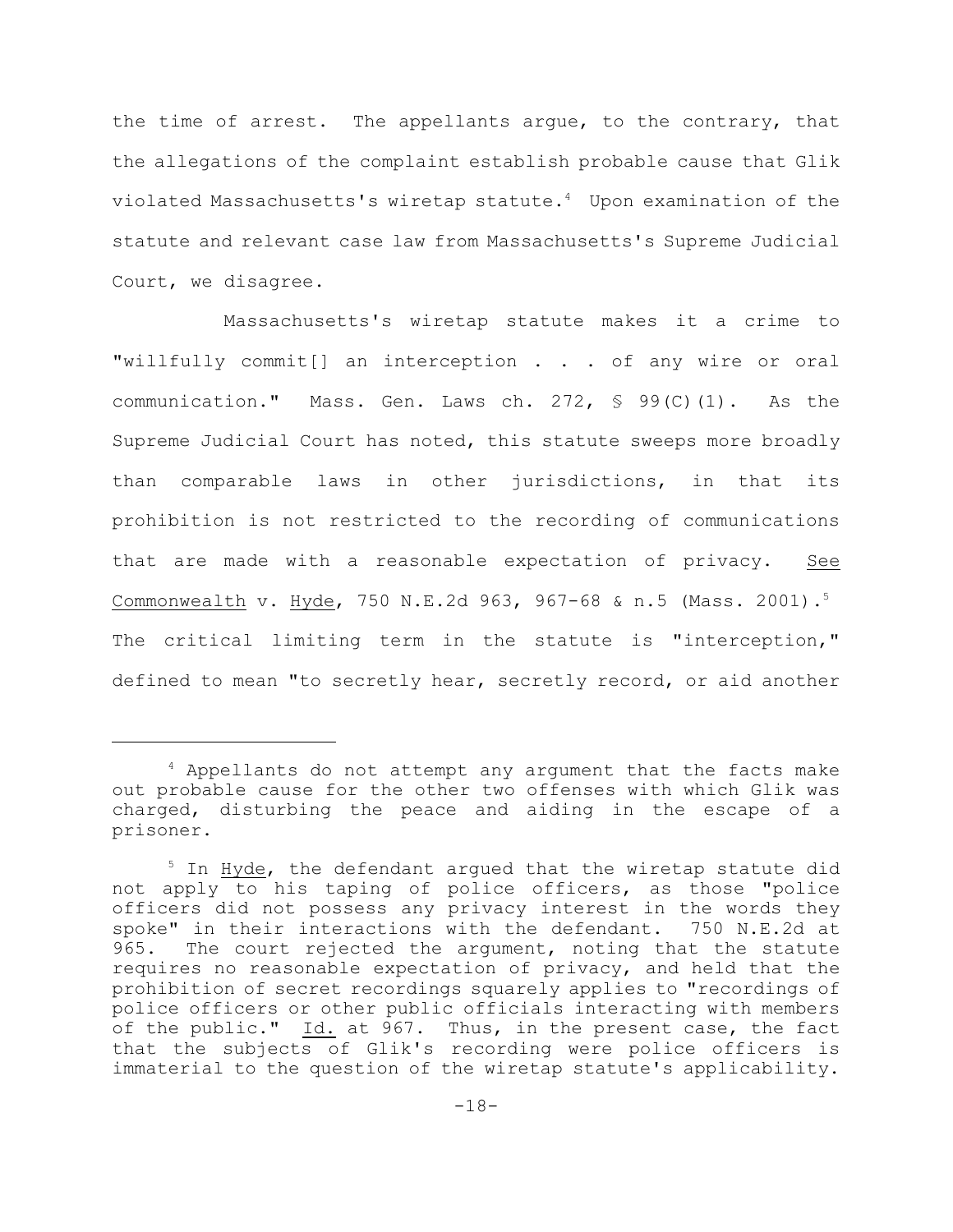to secretly hear or secretly record the contents of any wire or oral communication through the use of any intercepting device by any person other than a person given prior authority by all parties to such communication." Id. § 99(B)(4).

The relevant question, then, is whether, on the facts alleged in the complaint, Glik "secretly" videotaped the appellant officers.<sup>6</sup> The Supreme Judicial Court has held that a recording is "secret" unless the subject has "actual knowledge" of the fact of recording. Commonwealth v. Jackson, 349 N.E.2d 337, 340 (Mass. 1976). It has also made clear that "actual knowledge" can be proven by "objective manifestations of knowledge" to "avoid the problems involved in speculating as to the [subject's] subjective state of mind." Id. at 340-41. Moreover, the court has noted that "actual knowledge" does not require that there be any explicit

 $6$  Glik also points to the statute's language requiring that an offender "willfully commit[] an interception," Mass. Gen. Laws ch. 272,  $\frac{1}{5}$  99(C)(1) (emphasis added), and argues that there was no probable cause for his arrest because his recording was not "willful." In this vein, he notes that he was holding his camera in plain view and readily acknowledged that he was recording sound when asked. However, the relevant precedent suggests that the statute's reference to willfulness requires only a specific intent to record a particular communication, rather than requiring an intent to hide the recording from the subject or some other "willful" state of mind. See Commonwealth v. Ennis, 785 N.E.2d 677, 681 (Mass. 2003) (noting that the Department of Correction "did willfully record" a telephone call, under circumstances where the Department expressly advised the participants that their conversation would be recorded). The allegations of the complaint leave no doubt that Glik intended to record appellants' conduct of the arrest, and thus we see no merit in Glik's argument on this point.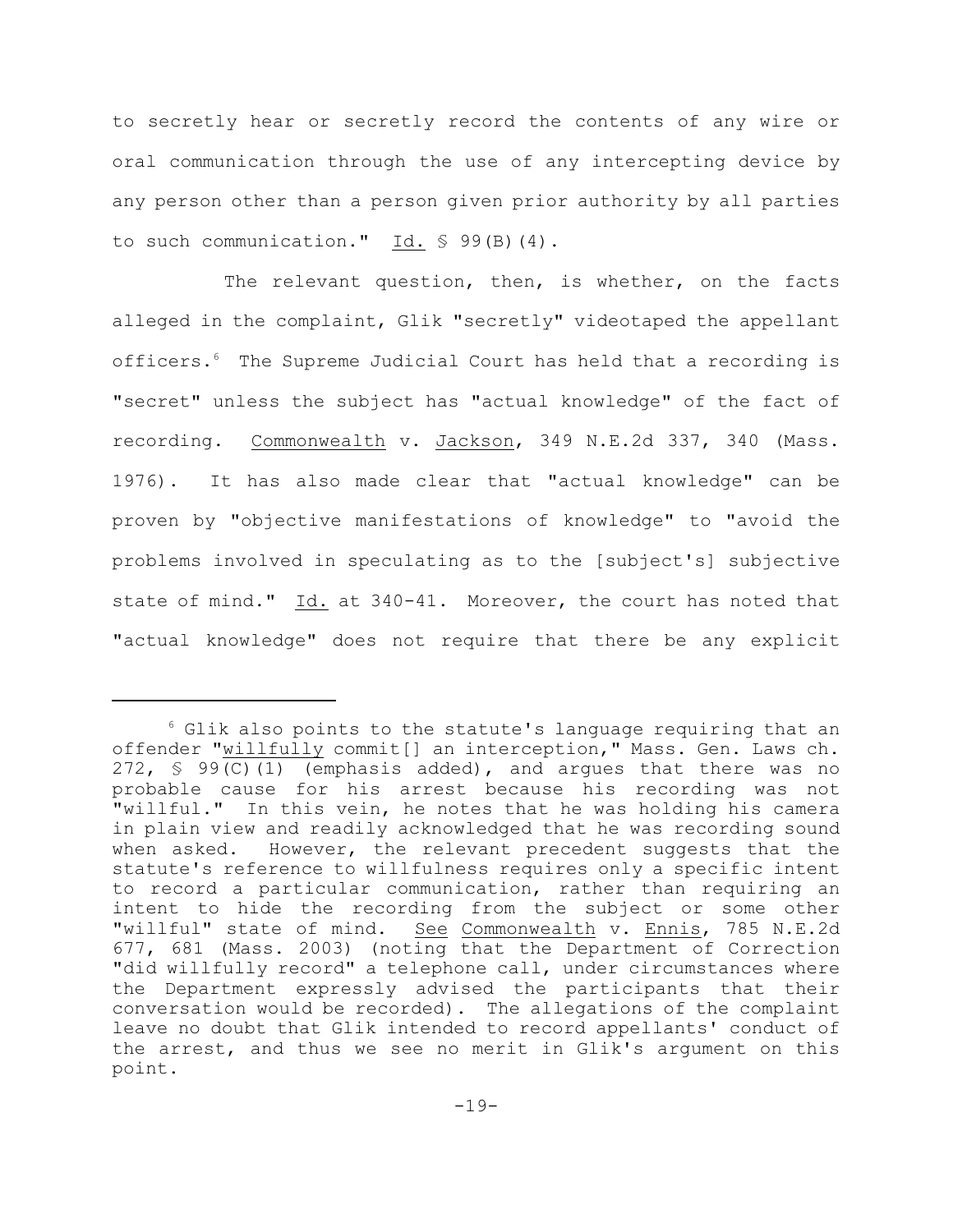acknowledgment of or reference to the fact of the recording. Id. at 340 ("[T]he person recording the conversation [need not] confirm the [subject's] apparent awareness by acknowledging the fact of the intercepting device."). Thus, in Hyde, where the defendant was convicted of a wiretap violation for secretly recording a traffic stop, the Supreme Judicial Court explained that "the recording would not have been secret" within the meaning of the statute if the defendant had simply "held the tape recorder in plain sight." 750 N.E.2d at 971. The unmistakable logic of Hyde, building on Jackson, is that the secrecy inquiry turns on notice, i.e., whether, based on objective indicators, such as the presence of a recording device in plain view, one can infer that the subject was aware that she might be recorded.

Commonwealth v. Rivera, 833 N.E.2d 1113 (Mass. 2005), forcefully illustrates this point. There, a criminal defendant argued for suppression under the wiretap statute of an audio recording by a convenience store security camera, on the theory that he lacked actual knowledge that the security cameras recorded audio as well as video. Although the case was resolved on other grounds, four of the seven justices of the Supreme Judicial Court concurred to note that the defendant's unawareness of the audio recording capabilities of the security cameras did not render the recordings "secret" under the wiretap statute where the cameras were in plain sight. Id. at 1125 (Cowin, J., concurring in part)

 $-20-$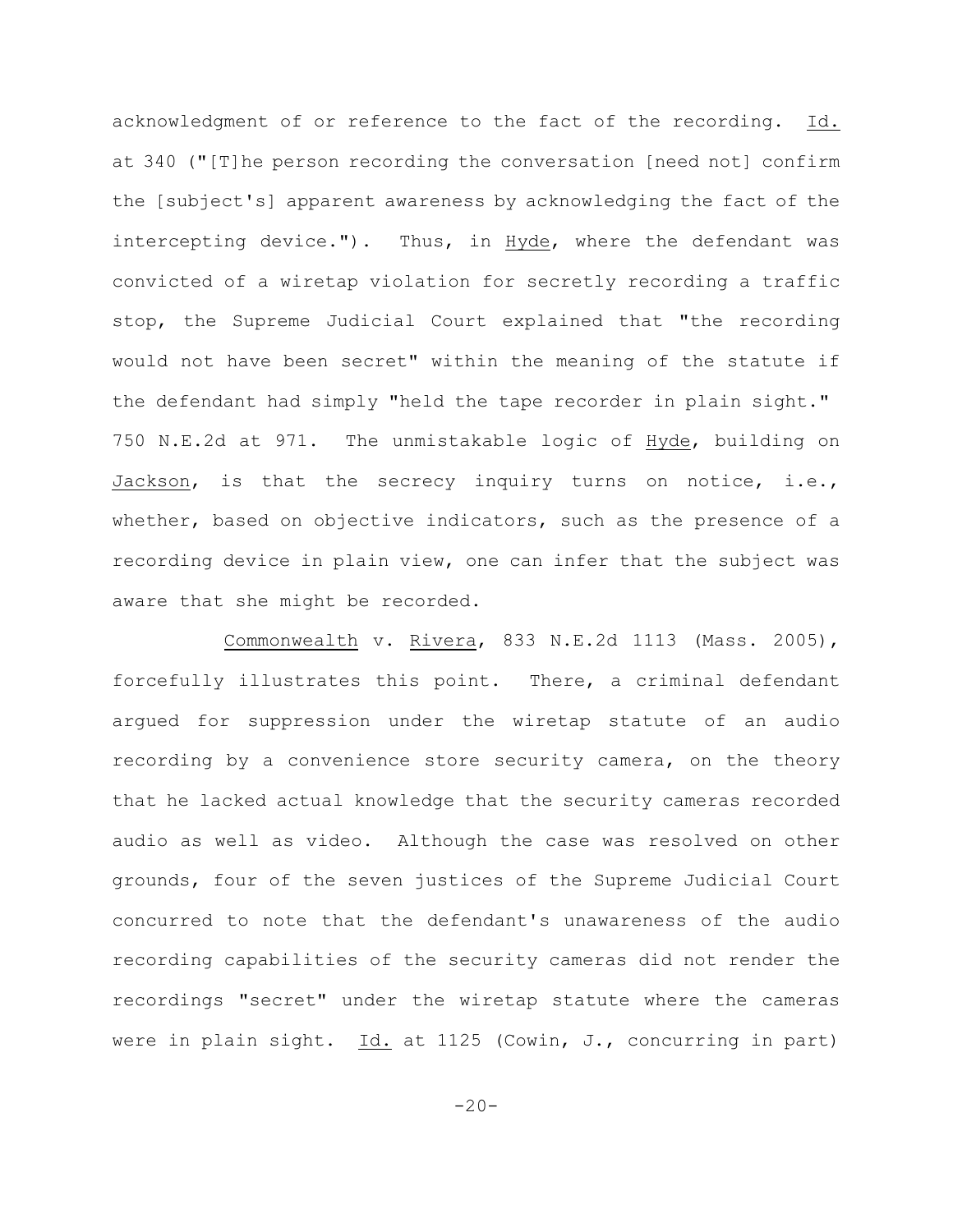("That the defendant did not know the camera also included an audio component does not convert this otherwise open recording into the type of 'secret' interception prohibited by the Massachusetts wiretap statute."); id. at 1130 (Cordy, J., concurring) ("Just because a robber with a gun may not realize that the surveillance camera pointed directly at him is recording both his image and his voice does not . . . make the recording a 'secret' one within the meaning and intent of the statute.").

The complaint alleges that Glik "openly record[ed] the police officers" with his cell phone, and further that "the police officers admitted Mr. Glik was publicly and openly recording them." On its face, this conduct falls plainly outside the type of clandestine recording targeted by the wiretap statute. See Jackson, 349 N.E.2d at 339 ("While we recognize that [the wiretap statute] is designed to control the use of electronic surveillance devices by private individuals because of the serious threat they pose to 'the privacy of all citizens,' (§ 99A), it is clear that the Legislature intended that the statutory restrictions be applicable only to the secret use of such devices." (emphasis added)). Moreover, not only does Hyde (along with the Rivera concurrences) indicate that the use of a recording device in "plain sight," as here, constitutes adequate objective evidence of actual knowledge of the recording, but here the police officers made clear through their conduct that they knew Glik was recording them.

-21-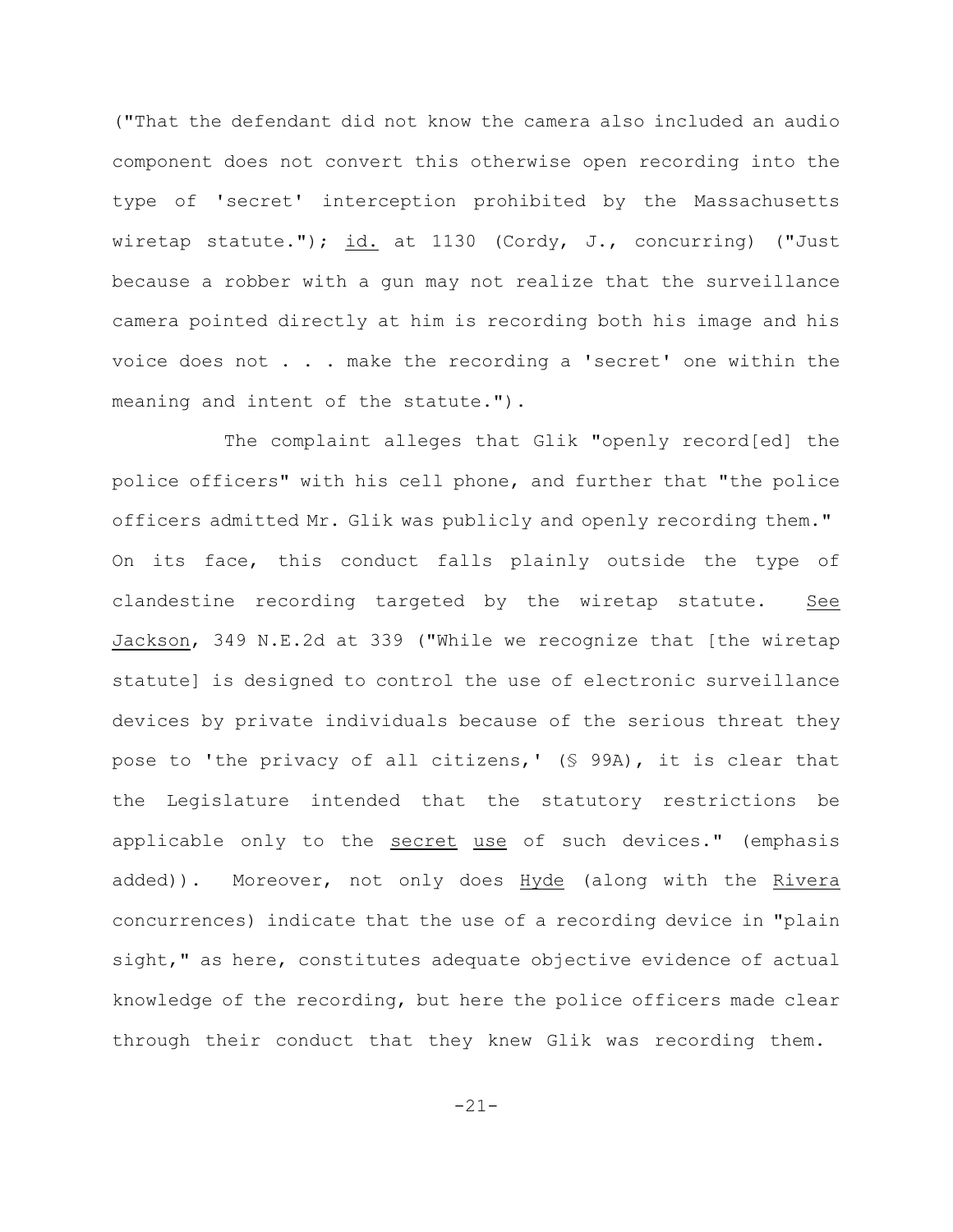Specifically, one of the police officers approached Glik after the suspect had been handcuffed and told him, "I think you have taken enough pictures."

The officers protest that Glik's use of a cell phone was insufficient to put them on notice of the recording. They note that a cell phone, unlike the tape recorder used in Hyde, has numerous discrete functions, such as text messaging, internet browsing, video gaming, and photography, and thus the fact of an individual holding out a cell phone in front of his body is of indeterminate significance. The argument suffers from factual as well as legal flaws. The allegations of the complaint indicate that the officers were cognizant of Glik's surveillance, knew that Glik was using his phone to record them in some fashion, and were aware, based on their asking Glik whether he was recording audio, that cell phones may have sound recording capabilities. The fact that a cell phone may have other functions is thus irrelevant to the question of whether Glik's recording was "secret."

Appellants' argument reduces to the contention that, though they were aware of Glik's recording, they initially thought Glik was taking pictures of them rather than recording video and audio. This is almost precisely the argument rejected by the four concurring justices in Rivera, and it runs directly contrary to the logic of Hyde's "plain view" discussion. Taking the appellants' argument to its logical end, the Hyde defendant's recording would

-22-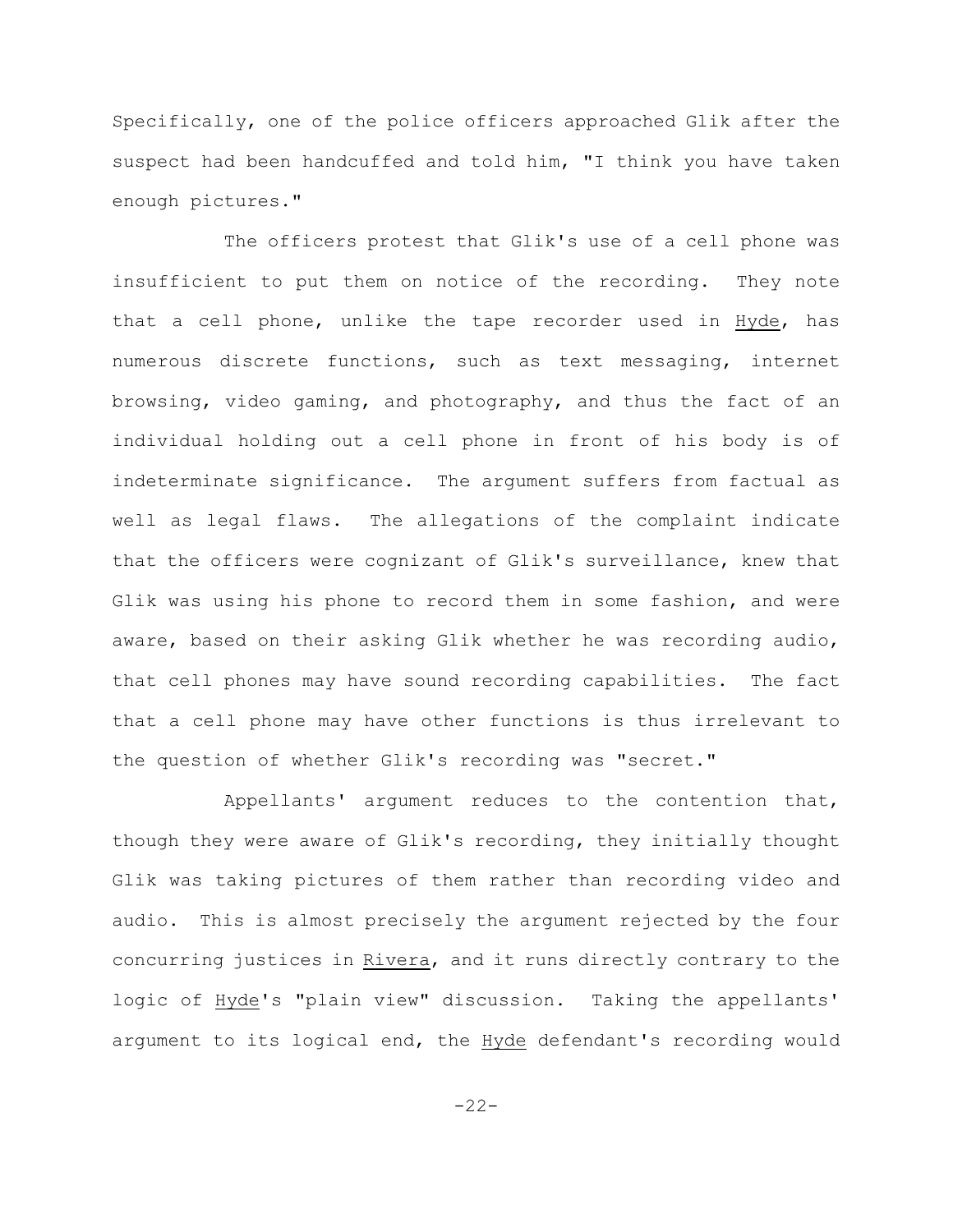have escaped a wiretap offense only if he had held his tape recorder in plain view and there was affirmative evidence that the officers were aware that the device was switched on and recording audio. To the contrary, Hyde makes the point that the use in plain view of a device commonly known to record audio is, on its own, sufficient evidence from which to infer the subjects' actual knowledge of the recording. See 750 N.E.2d at 971 (noting that recording would not have been secret under the statute if "the defendant had simply informed the police of his intention to tape record the encounter, or even held the tape recorder in plain sight" (emphasis added)). Simply put, a straightforward reading of the statute and case law cannot support the suggestion that a recording made with a device known to record audio and held in plain view is "secret."

We thus conclude, on the facts of the complaint, that Glik's recording was not "secret" within the meaning of Massachusetts's wiretap statute, and therefore the officers lacked probable cause to arrest him. Accordingly, the complaint makes out a violation of Glik's Fourth Amendment rights.

# **2. Was the Absence of Probable Cause Clearly Established Under the Circumstances?**

Appellants contend that, regardless of whether Glik's conduct in fact violated the wiretap law, the state of the law was such that a reasonable officer would not have understood that arresting Glik for a wiretap offense under the circumstances

-23-